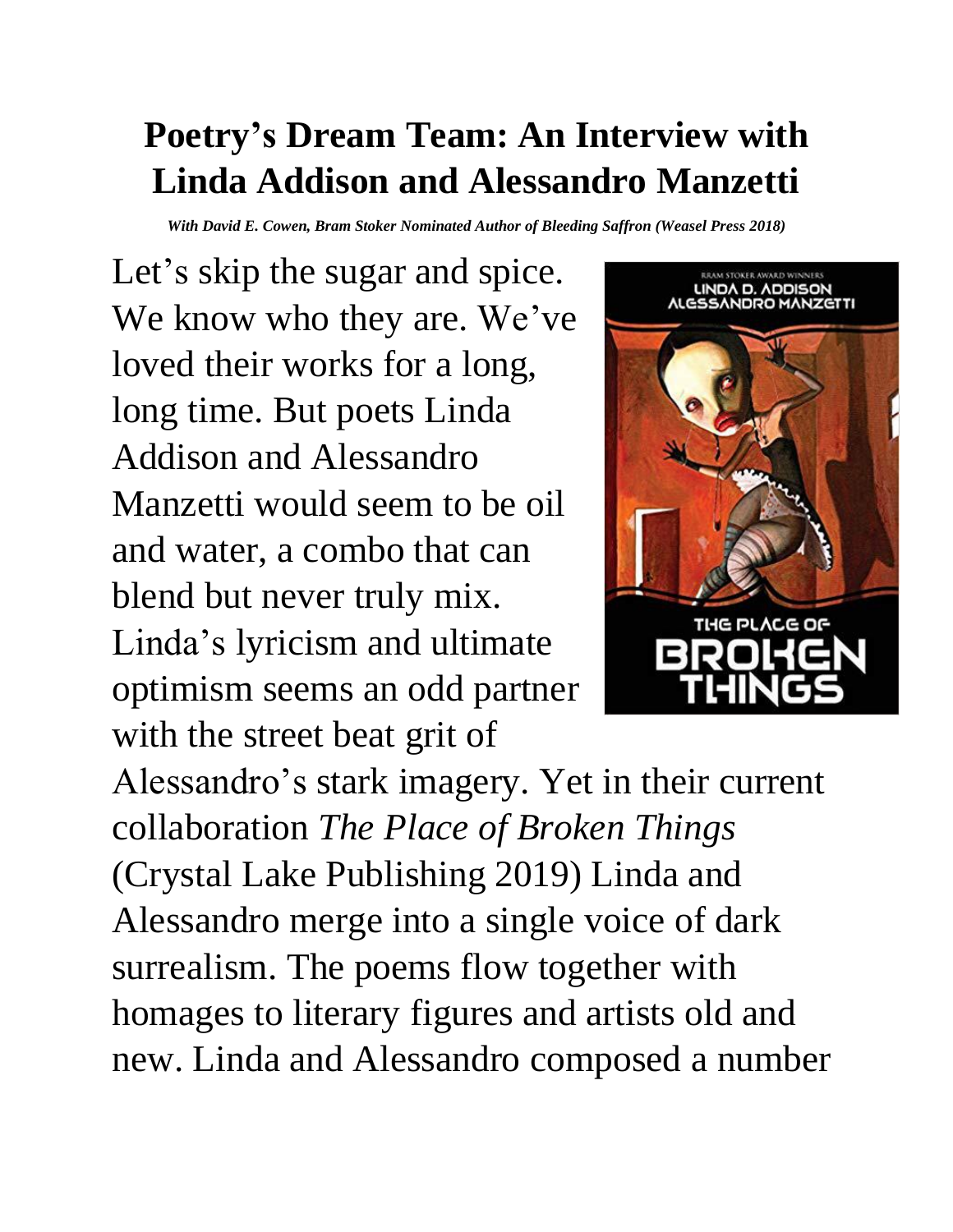of pieces jointly. This volume is a true collaboration and melding of voice. They agreed to talk to us and share their thoughts on the book and the art of collaboration.

Q1: The accomplishments of you both are almost legend in the field of speculative poetry. The merging of your talents for this volume may yet be another. How did this collaboration come be?

LA: The idea was born in 2016 at StokerCon by Alessandro over breakfast after he had won a HWA Bram Stoker award. We love each others poetry and got along very well in person. Alessandro wrote on a napkin that he and I would collaborate on a poetry collection which I signed. I proposed the title (which Alessandro loved), THE PLACE OF BROKEN THINGS,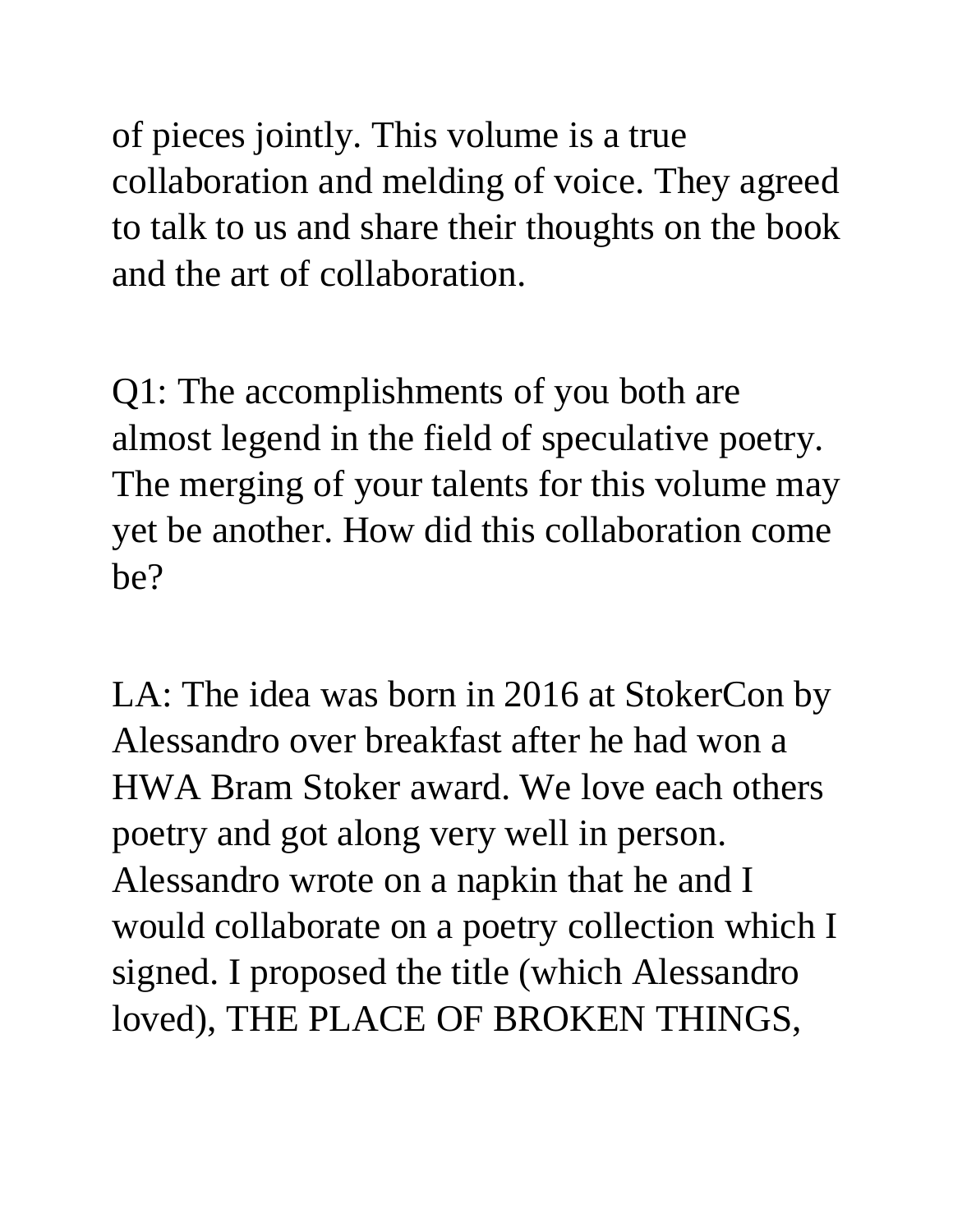from a document of lines that I keep of poem/book titles.

We got busy with separate projects until 2019 when Alessandro told me about the opportunity to do the collection with Crystal Lake Publishing. We worked together to find a slot of time with our other work to start.

Q2: Did you worry that your styles would be too diverse to work together in a single volume.

AM: Working on a project in collaboration means to work without following an individual well-defined style, so I didn't worry about the difference of our styles, because we created a new one, without much thought or defining at a table, like a cold calculation. It simply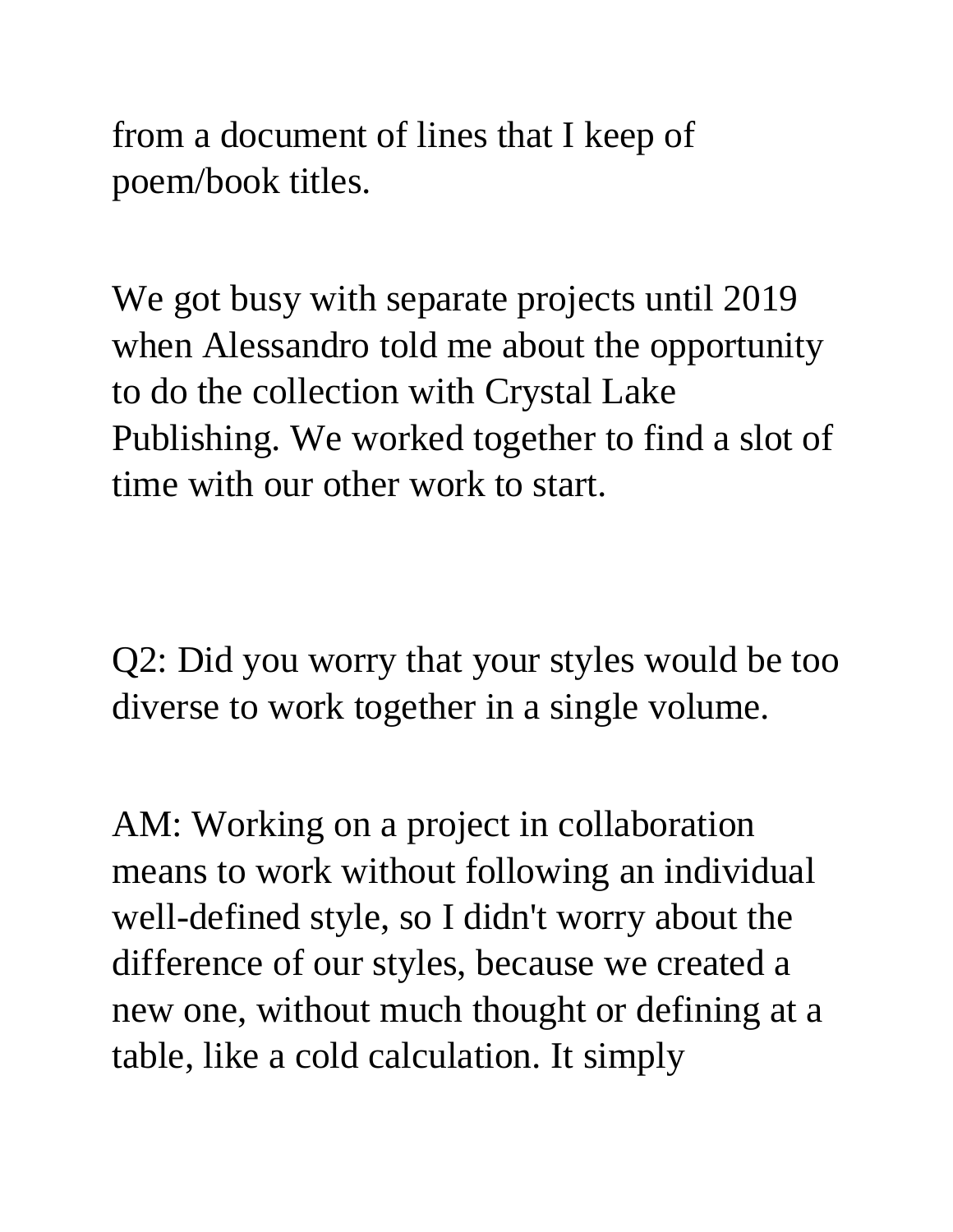flourished, born spontaneously between the lines. We're talking about poetry, where there can be no frontiers and walls. But you need a great feeling with your 'poetry mate', and this was the case.

Anyway, I believe a poet can't always use the same style in all its compositions, solo poems or collections. It depends on the kind of project, the moment of your life, the sensitivity towards certain topics, and the desire to experience new ways of telling or showing something to the reader.

Q3: In collaborations I've tried in the past I found that one or more of the poets I worked with fell into the habit where one of us became the dominant voice in the work. I don't sense that here. How well did you work together? What did you do to resolve disagreements as to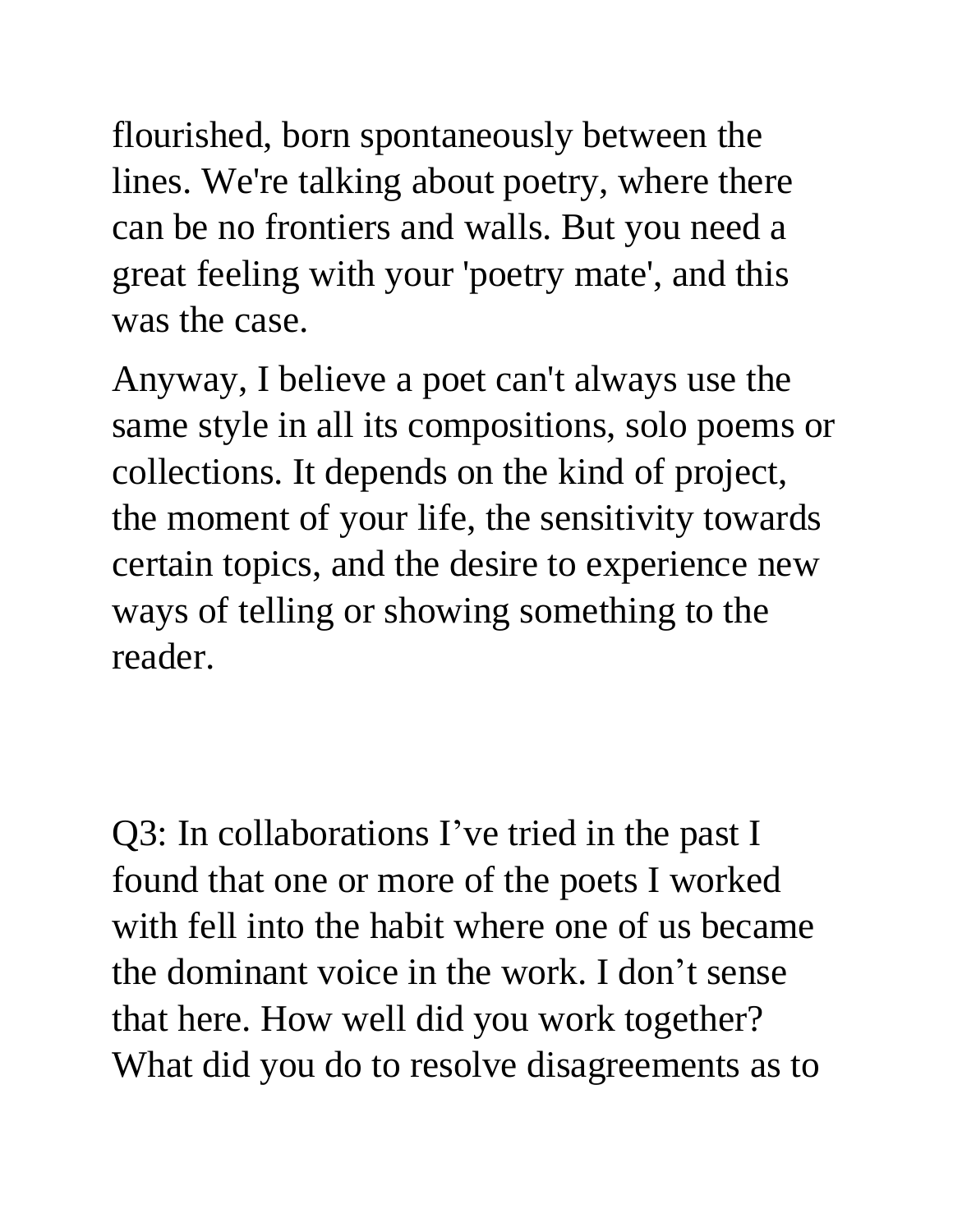word usage and style? Given you live on different continents arm wrestling and virtual coin flips would not have worked so I suspect you had to jointly develop a style of working together.

LA: Collaborations are a special relationship, we both started with having a deep appreciation of each other's work and an instant friendship from in person conversations at 2015 World Horror Convention and 2016 StokerCon.

We easily agreed to the following structure:

-we wanted the collection to contain about 30% individual poems each; 30% collaborative poems.

-each of us could present the beginning of a poem to the other, if the other didn't want to pick up working with it, that poem would become an individual poem.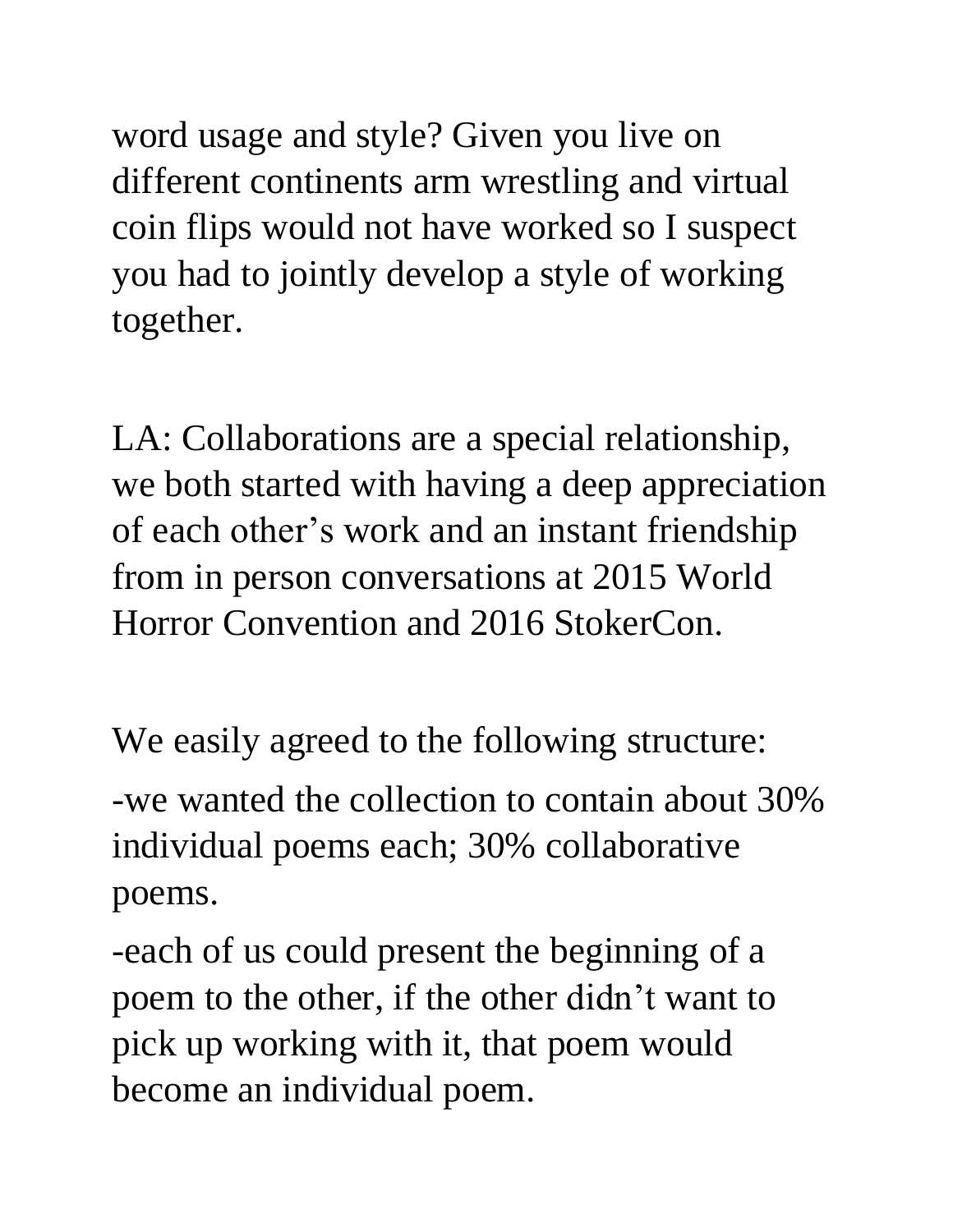-for collaborative poems, we would each be allowed to suggest any changes to writing done by either. There was an inherent trust/appreciation between us for any feedback shared.

-if we made suggestions/or questioned word usage it was always with respect and being open to suggestions not being taken.

It was very easy for us to agree to changes. Even though our separate styles are different, somehow writing together we found a third voice between us that was easy and inspiring for each of us.

Q4: Many the poems in this volume are jointly written. What fascinated me about these joint pieces is that I could not tell which parts were written by either of you. For example in the title poem *The Place of Broken Dreams* I find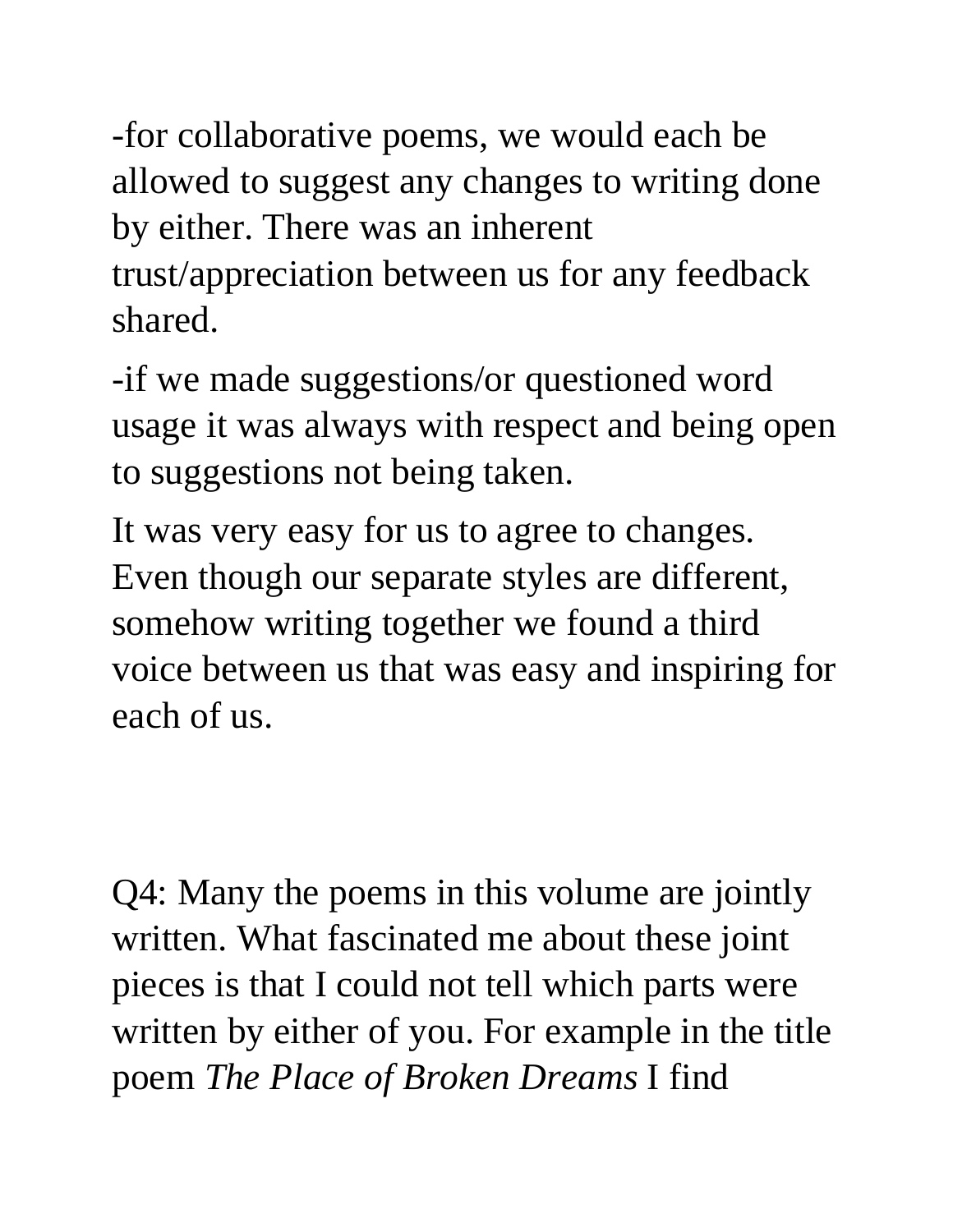elements of Alessandro's works and Linda's but truly cannot guess whose words I'm reading. The poem is a surrealistic vision of the horror of collisions of automobiles and bodies and Christmas presents all repeatedly invading the mind of a solitary driver as she passes by "that hook in the road" triggering this nightmare. Similarly in the poems *Observing the Fragmented* and *A Clockwork Lemon Resucked,* with obvious homage to Clockwork Orange, the lines are tight and flow as if written by one mind and one hand. How did you plan and prepare to write such seamless pieces? Can you now

identify which lines were written by which of you?

AM: This is the nicest compliment you could give us. Like I told you, something new was born inside this book, a weird creature, a poet with two heads and two heart, but only one pen and soul. So, I can identify some lines written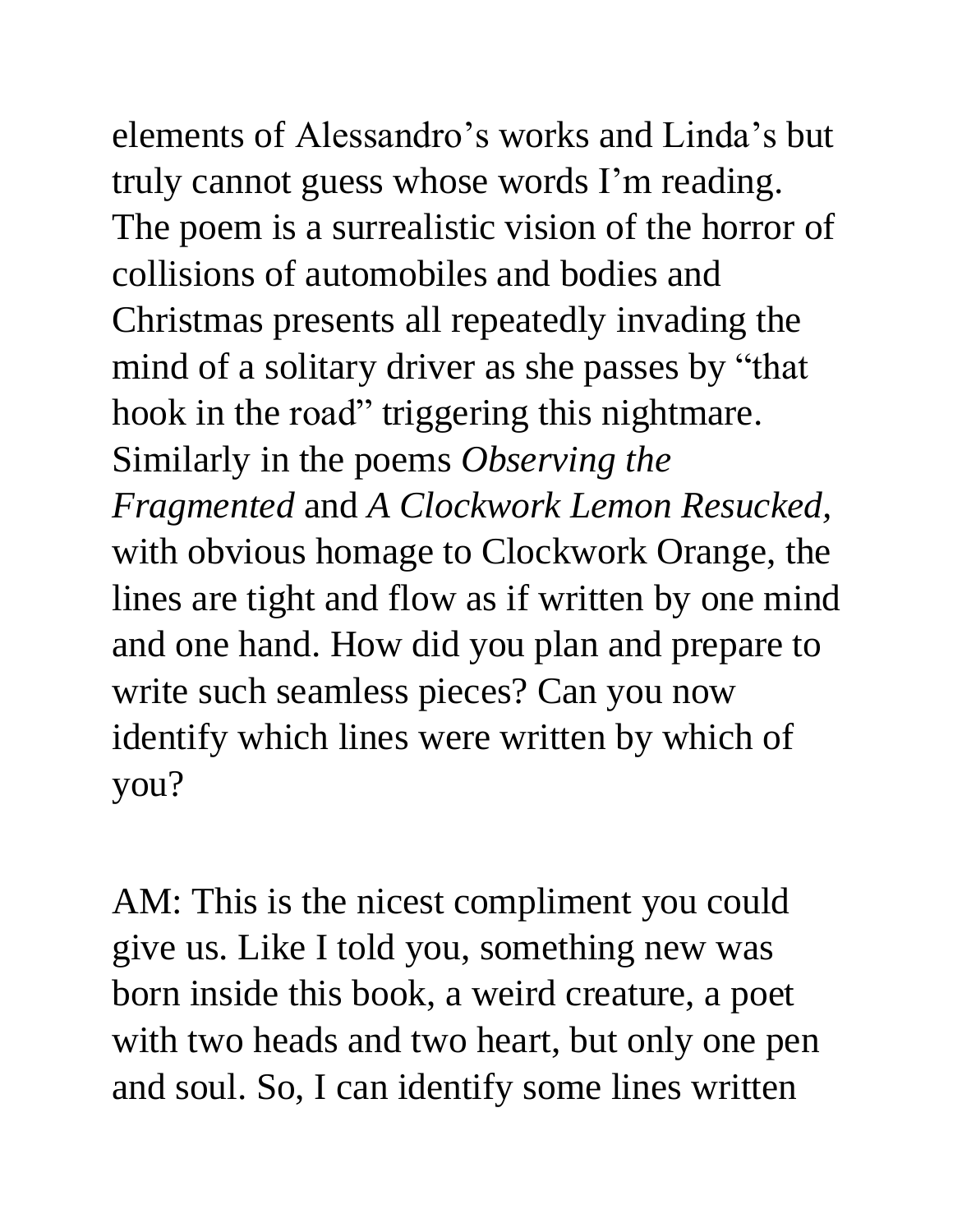by me or Linda, but they came from the same spring of water, and inside each drop I can see mirroring connections. It's a special, unique flavor. My lines would've never been written without the Linda's ones. We worked sharing words and phrases, little and incomplete visions, in a kind of dance. At the end, we found the balance and the sense of each poem, sometimes in a mysterious way. Nothing that strange after all, we're talking about poetry, right?

Q5: A number of poems are glittered with references of literary figures such as Aleister Crowley, Charles Bukowski, Janis Joplin and painters such as Van Gogh and Goya. All of this takes this volume beyond a strict boundary of "horror" or speculative poetry and horror. Was your intent to transcend genre? Are these artists and authors formative in your development as writers?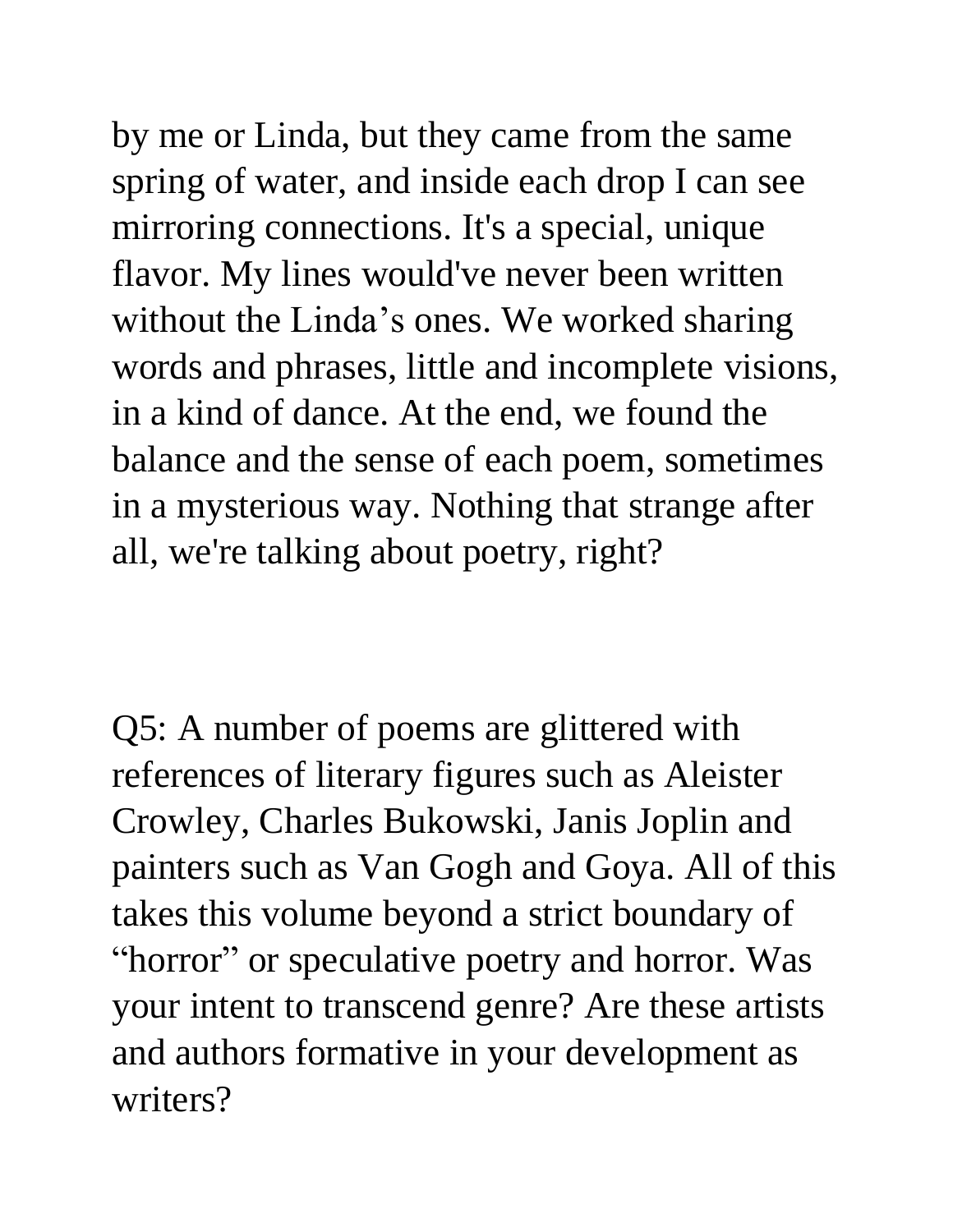LA: There wasn't a conscious decision to transcend or define the genre of our book, everything flowed very organically as we wrote each poem. We are both inspired by other authors, art, music and shared our inspirations with each other. The ones in the book are deeply personal and meaningful to both of us.

One of the first 'call & response' poems I wrote was after reading *Kolkata's Little* Girl by Alessandro. I was deeply struck by the images and music I heard and started jotting down a poem that later became my poem inspired by him, *Philly's Little Boy*.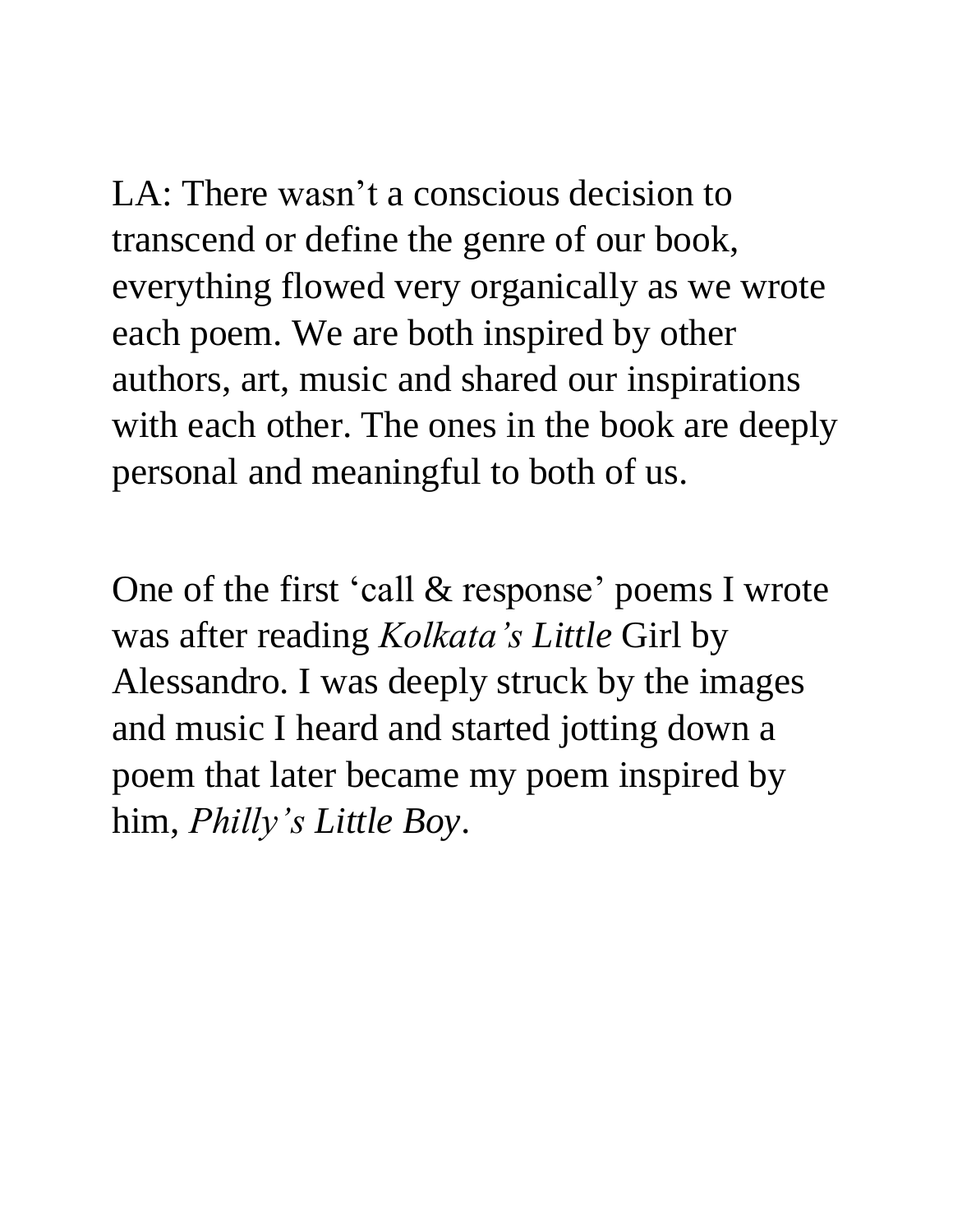Q6: I want to focus on a couple of outstanding pieces in the book. First is *After the Ordeal* written by Alessandro.

Who am I? A psychedelic pinball with sparkly bridges and steep ramps, and a grenade rolling on my belly tattooed with the mouth of Mary Magdalene? Did you ever see the Master of Pain?

It likes the same brand of beer as Bukowski.

Another, already mentioned earlier is a joint poem entitled *A Clockwork Lemon Resucked,* a seemingly homage to Anthony Burgess' book, which begins

What's it going to be then, eh? I was a poet, I was insane, I was the radioactive milk, a virus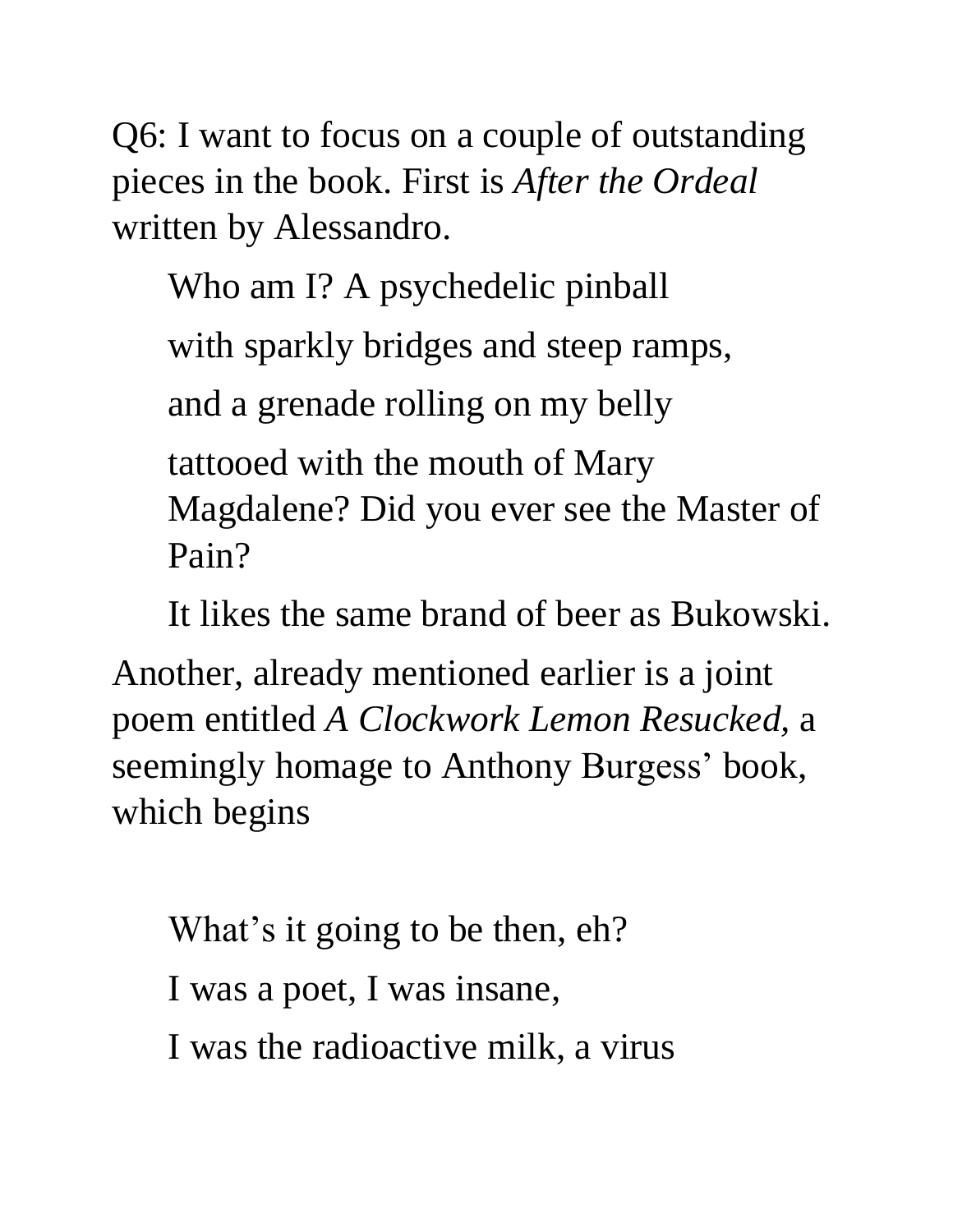with green head and long tentacles.

I had never used black BMW, a spaceship, a time machine

and it was so good to walk with Keats, Blake, Ginsberg or old Hank

along the river.

In both these pieces I am reminded of Dylan Thomas' poetical play *Under Milkwood* which begins with

It is spring, moonless night in the small town, starless

and bible-black, the cobblestreets silent and the hunched,

courters'-and-rabbits' wood limping invisible down to the

sloeblack, slow, black, crowblack, fishingboatbobbing sea.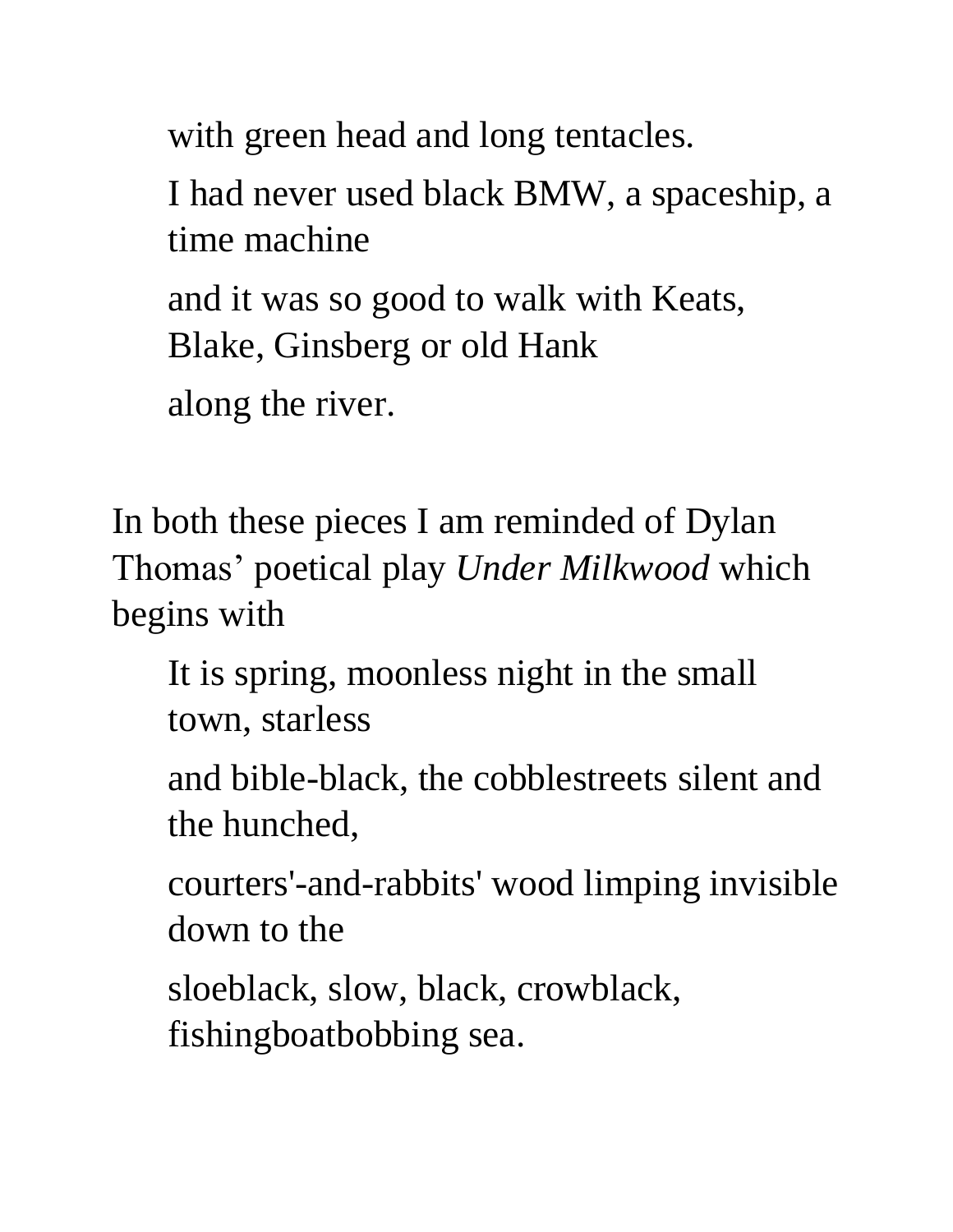The houses are blind as moles (though moles see fine to-night

in the snouting, velvet dingles) or blind as Captain Cat

there in the muffled middle by the pump and the town clock,

the shops in mourning, the Welfare Hall in widows' weeds.

And all the people of the lulled and dumbfound town are sleeping now.

I see how your poems carry on the beauty and grace, even with stark and bold imagery, that Thomas presented in his works. The cadence and flow of imagery fills my senses when I read your poems and realize that there is a classic literary focus at work. Tell us about how you planned out this book and how you so consistently achieved this in your poems.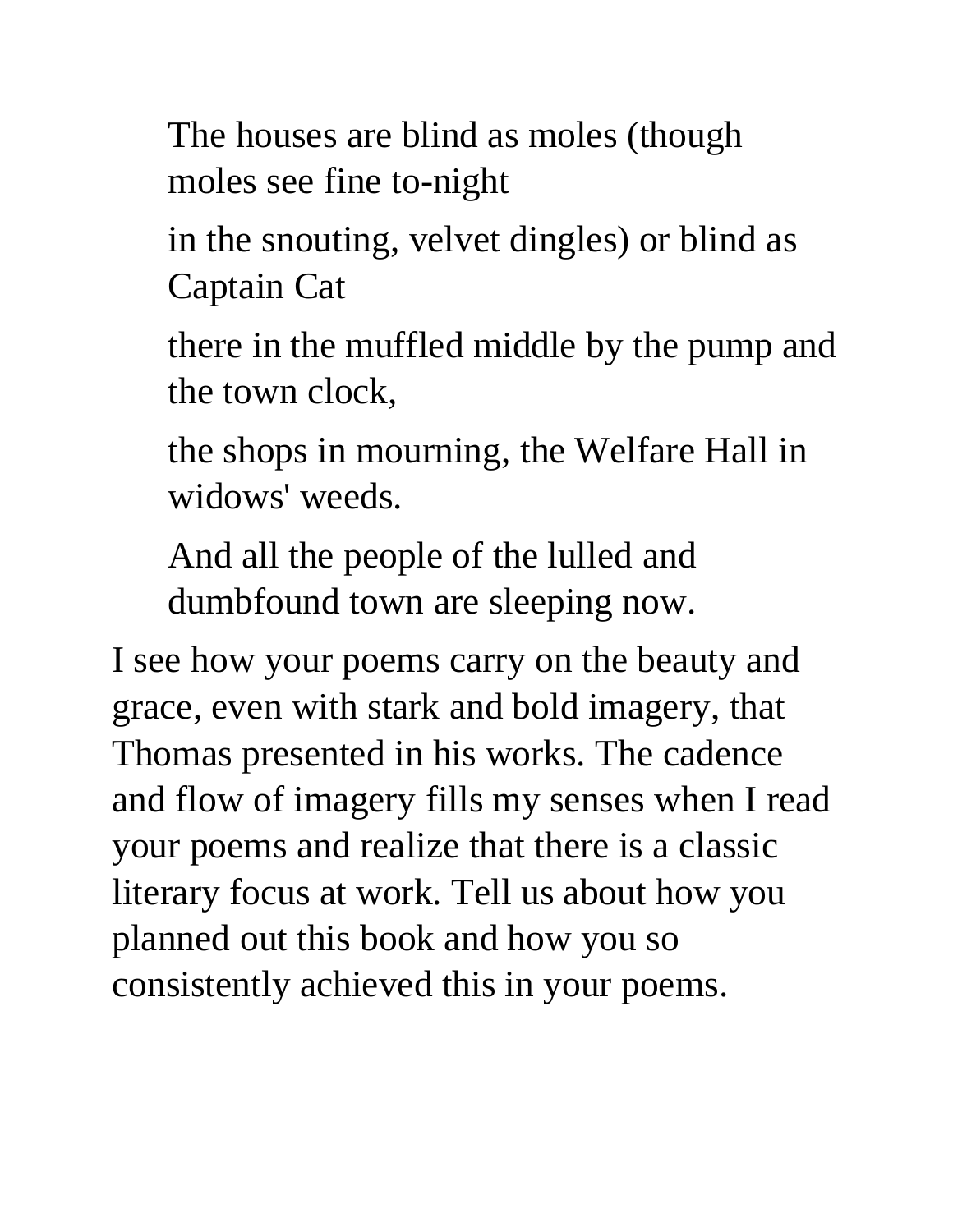AM: Well, you mentioned Dylan Thomas, one of the great... I'm a little embarrassed by the comparing. I think each poet has its own kaleidoscope, full of colored glass and plastic fragments, that constantly rotate and blend in billion different ways. Those fragments are our memories and pains, our so deep abysses, but you can find between them (also) pieces of lines and words, the readings of a life, and all that stuff, in full color, show to the poet, the owner of the kaleidoscope, something new, what it can call 'my way of poetry'. When I plan a book, I use my kaleidoscope, simply looking inside it. It's not a project, but a need, an experience, you can't think to build something like an engineer, with measures and rules.

In this case, working in collaboration with Linda, we used our kaleidoscopes, sharing them. All the rest it's just a matter of music, because words know well how to move, with the right rhythm. I think I share with Linda this vision of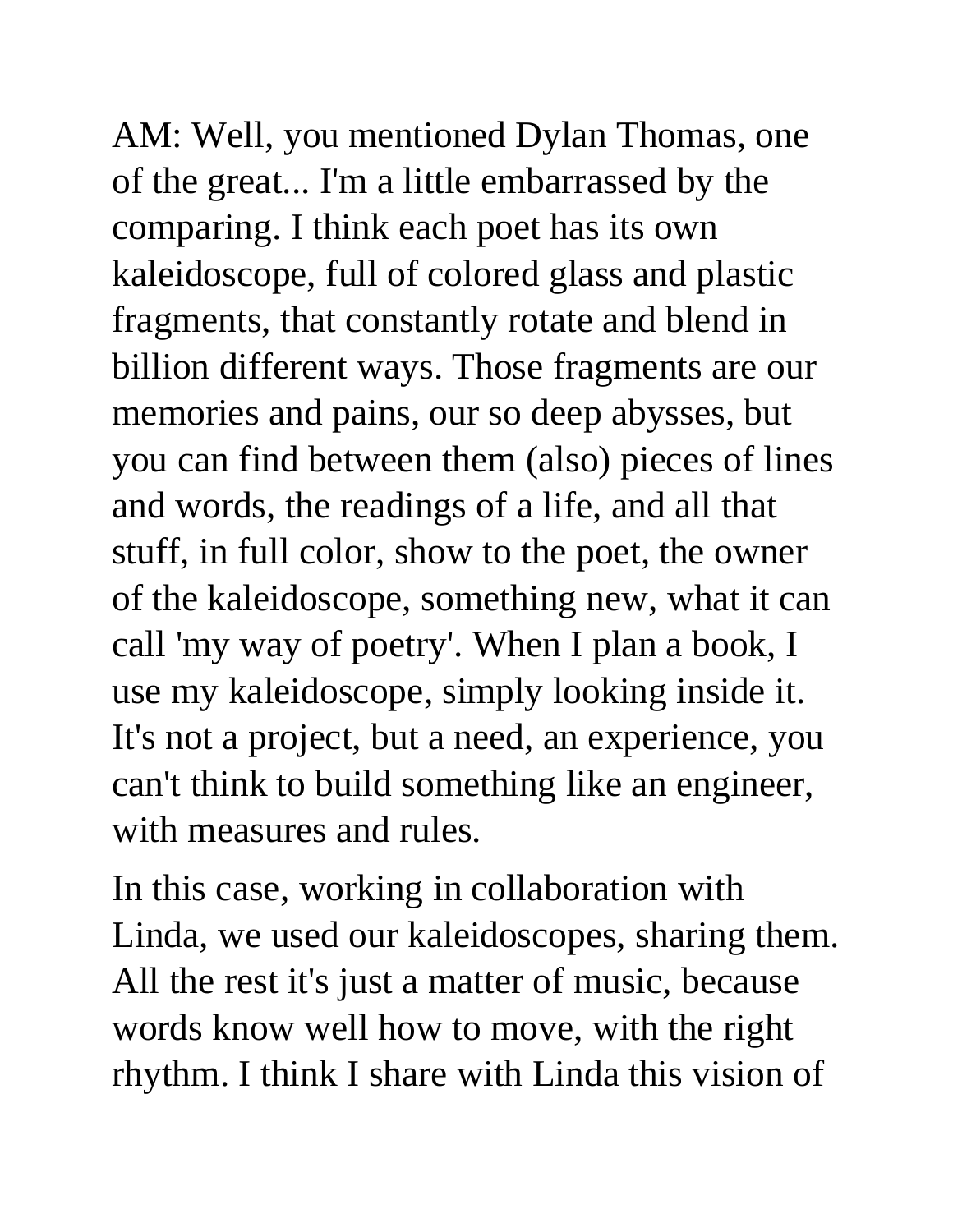poetry, regardless of styles; I imagine both of us on stage, without never having played together, starting a good jazz. No measures, no rules, different instruments, same music. This is how our book was born; you can hear it.

Q7: What's next for you two? Any more collaborations? Fiction even?

LA: I'm excited about my work in 2020: *Miscreations* anthology (Written Backwards); *New Scary Tales to Tell in the Dark* anthology (HarperCollins); *Weird Tales Magazine.* As well as *"Mourning Meal"* film release (inspired by my poem of same name) by producer/director Jamal Hodge*.* I'm working on a science-fiction novel, which is a new length for me. I definitely see Alessandro and I doing collaborations in the future.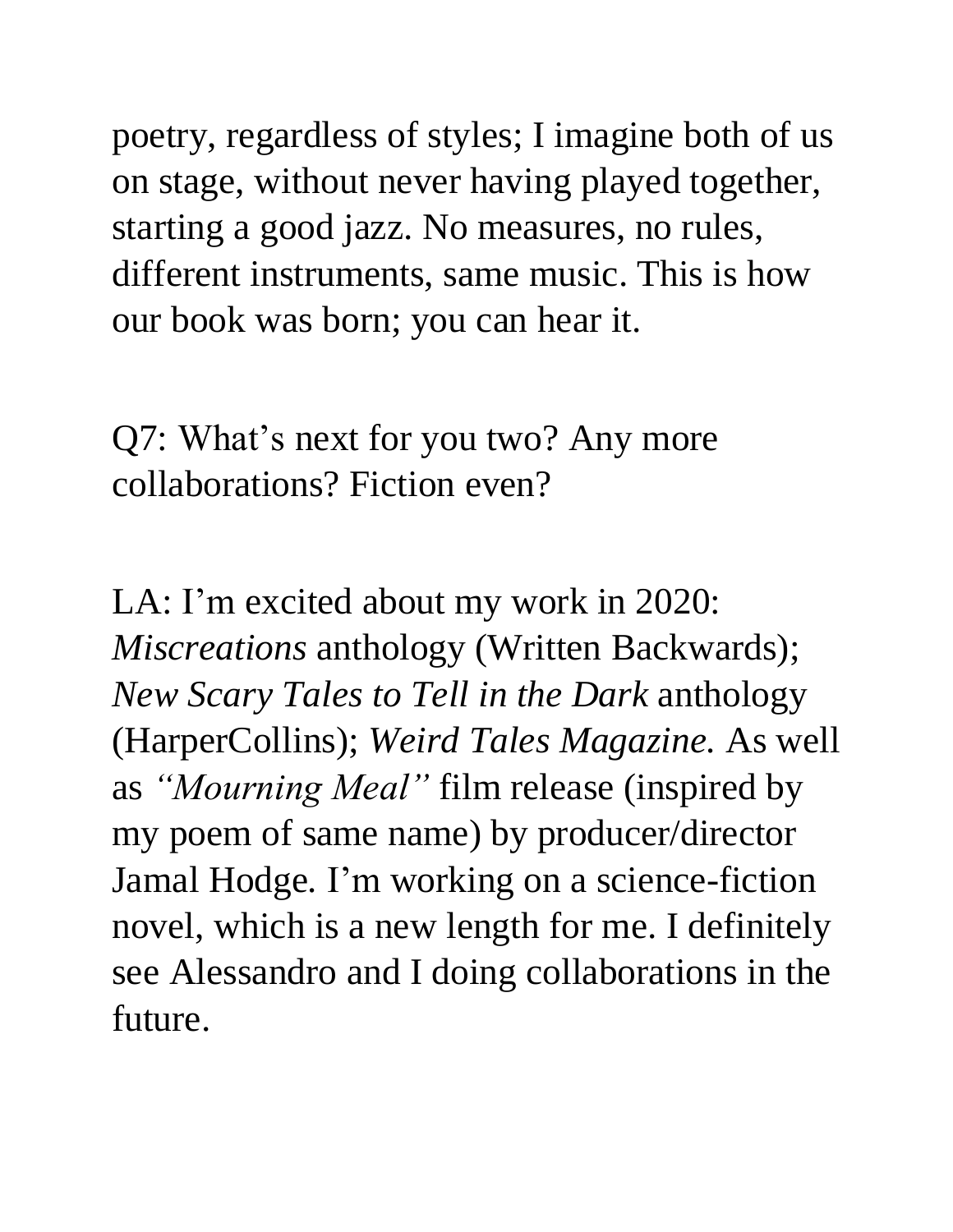AM: My new collection in English, *The Radioactive Bride*, including all new stories, has been released in January by Necro Publications. As for poetry, shortly I'll start working on a new solo poetry collection, titled *Whitechapel Rapsody*, coming in June (Independent Legions). Also, I planned a collaboration with Bruce Boston for a new poetry collection to be released in 2021, something that has to do with 'Grand Guignol'. We'll start working on it in September.

I think in the future you'll read another book cowritten with Linda.

Please share your favorite poems from this book.

LA: One of my favorites is the collaborative poem, *The Yellow House*, that was initiated by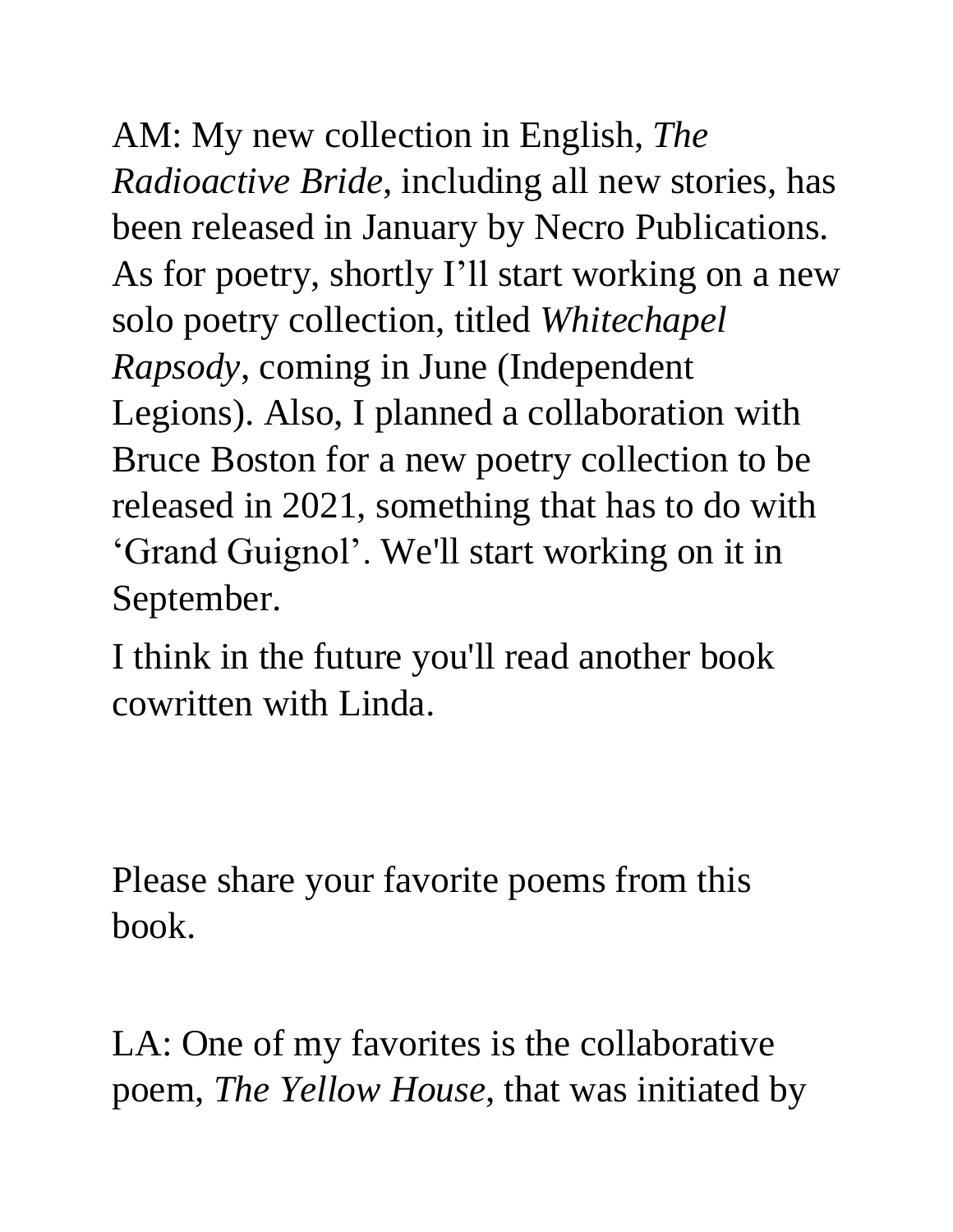Alessandro (and I have always loved Van Gogh's art).

## **THE YELLOW HOUSE**

by Alessandro Manzetti & Linda D. Addison

The Dutchman is painting his house in chrome yellow, like the sun, like the golden teeth of an archangel. A bell rings in the distance, the holy scent of candied fruit is floating all around. *No, she can't find me here*, thinks the man, — so far from Paris, and its demons.

The Dutchman is painting himself, on the walls of the Yellow House, sunflower's petals bloom from his head. The light of Provence, in a moment, walks in the window; a glimpse on the canvas,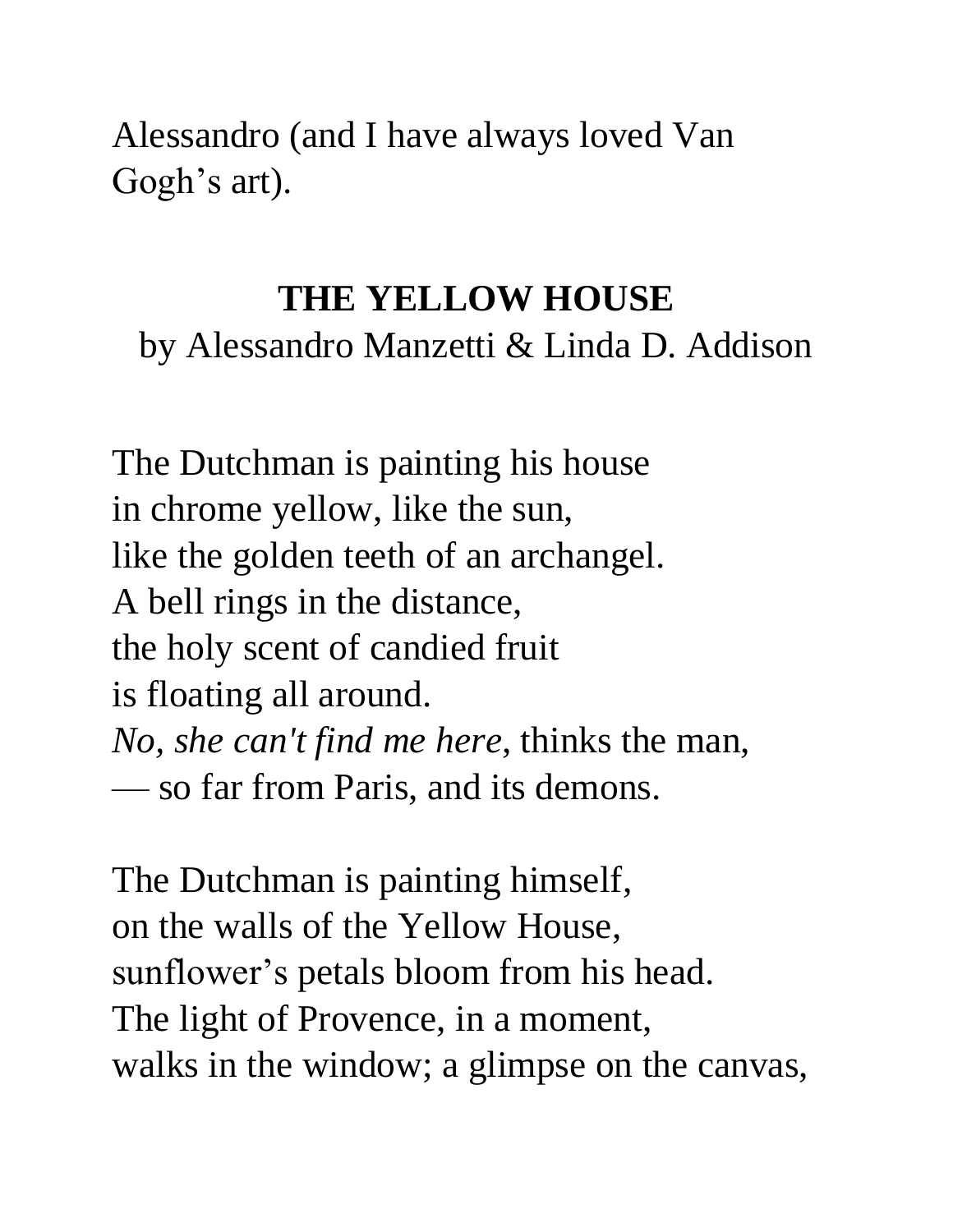then through an empty glass, becoming a memory of the transparent red of wine. *Not a place of broken things*, thinks the man — so far from Paris, and its screams.

Evening, stars, and revelations. What is the Dutchman afraid of? *Eternity*. He can feel it on his skin, sucking days like a cold leech. That limitless space, he can't paint it all, too much shadow, too much to take. Someone knocks on the door, repeating the same words: *Vincent. You again*, thinks the man, crawling under the table, — she's waiting outside, pregnant.

The Dutchman found a path to the next world in the walls of the Yellow House, like the first memory of a dream, bright still life captured by imperfect human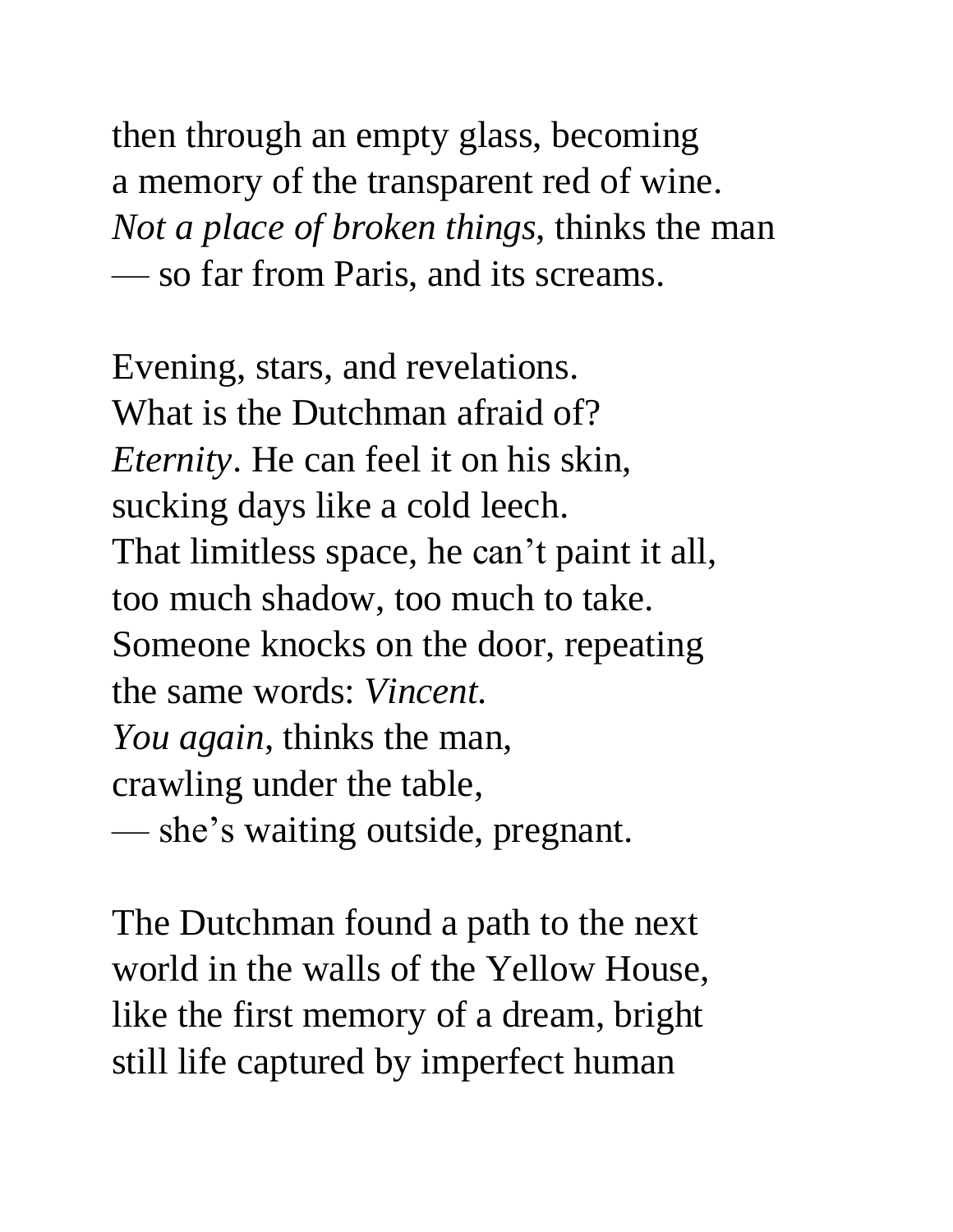hands, fighting isolation, weeks ago he found her in the field. And now: *Vincent*. *Not you again*, whispers the man, squeezing his eyes closed, hands over ears, —still she waits, refusing to leave.

The Dutchman found a road away from the roaring city, from the broken. Why are they afraid of him? Alchemy. He can feel it under his skin, humming in each breath like a newborn, suckling ideas from his noisy brain. She knocks again. Please, he prays, pressing his forehead against the rough wood floor,

—in his memory, her face is bright yellow.

Daffodils cover every inch of her skin, obscuring the details of her face. Blue irises seep from her fingertips. The knocking stops, an echo of pleading rings in his ears. Was this a dream, left by the moans of crowded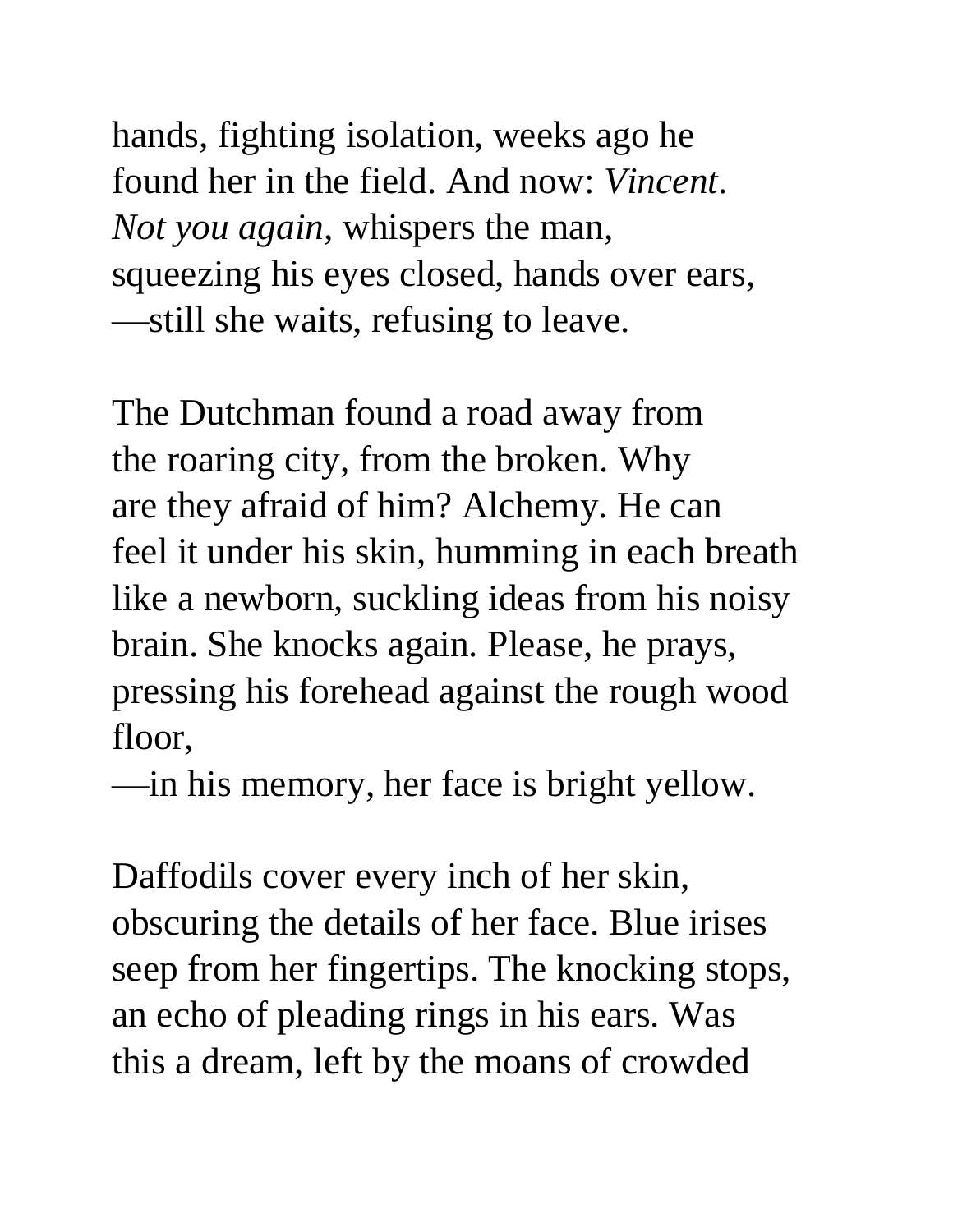buildings, of their need to change him, —in his memory, their faces are blurred gray.

They: faceless, would-be teachers, with hands frozen in muted palettes. He crawls from under the table. She was never there, his ears deceived him. The cracks in the walls began to weep. I will give you color, —I will give you stars, and revelations.

###

MA: One of my favorites is the collaborative poem *Like Japanese Silk*.

## **LIKE JAPANESE SILK**

by Alessandro Manzetti & Linda D. Addison

Why are bells ringing at this time of night?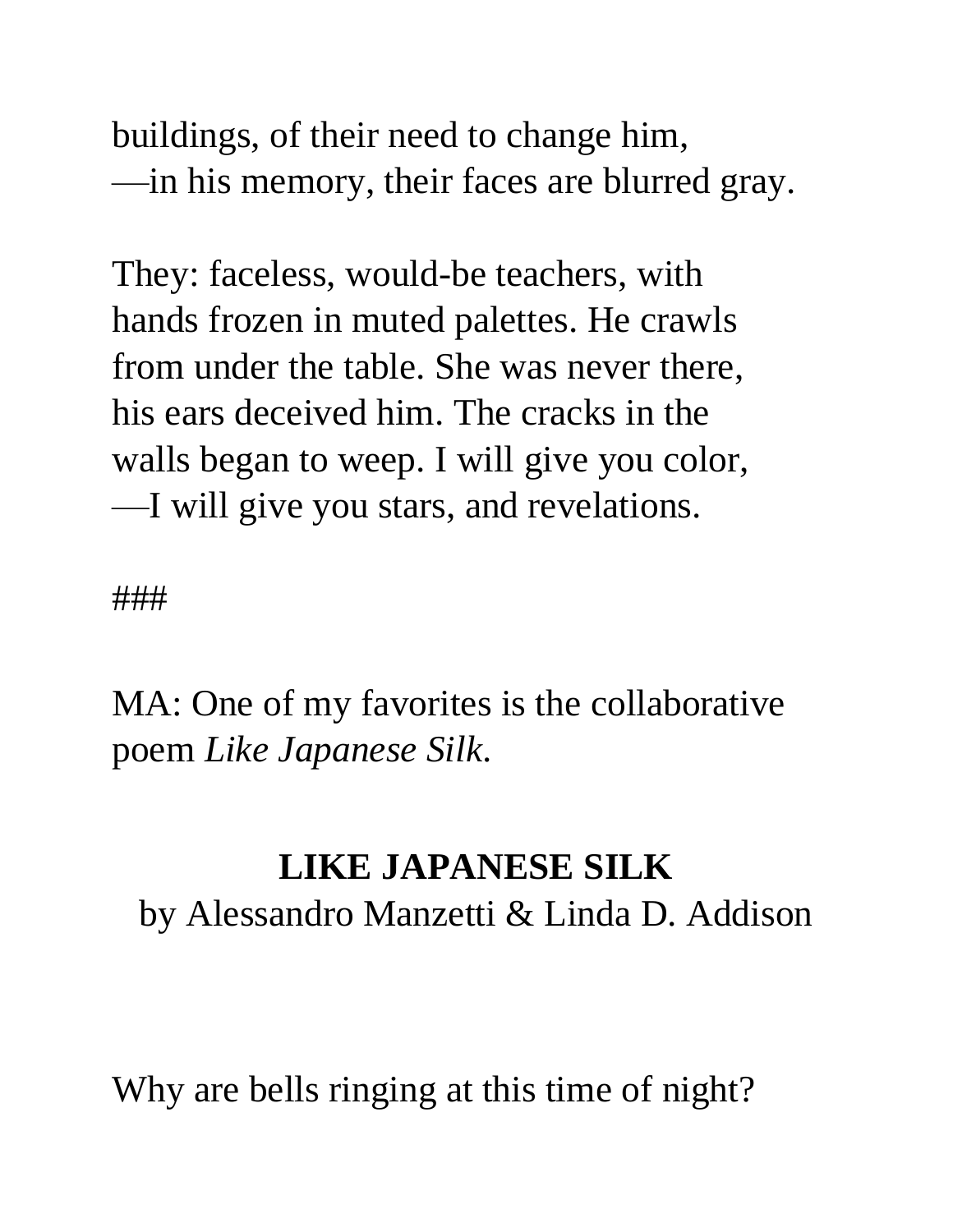I wake with two crazy diamonds embedded in my eye sockets. I don't need to turn on the light, I can find my way following the shining red stripe (blood?) dripping on the floor, toward the staircase coiled like a watch spring.

Why are bells ringing at this time of night? Maybe I already know the answer, it must be the strange curse of this new home, the only one in these hills with a direct view of the church, over there, in the middle of nowhere; a bronze cross above the faded roof, —which looks like the God's antenna of the old romanic building.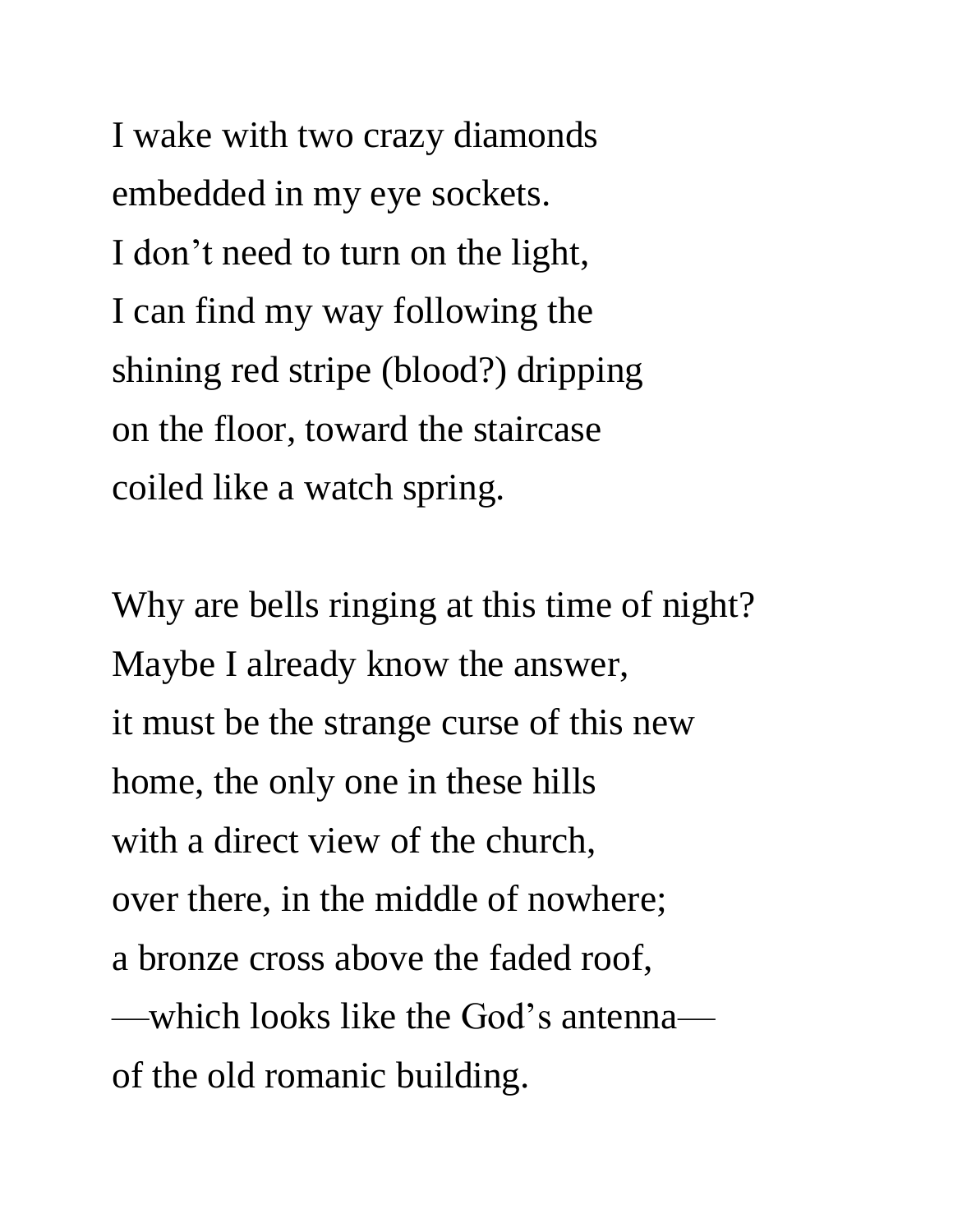They told me to be careful when I got here, like an apocalyptic pilgrim without faith, without a wife, no longer myself, after seeing —It was Monday night, one year ago all that blood sprayed on asphalt, the extravagant, surreal sculptures of twisted metal and crude bones, and her face—*look homeward, angel* surprised to be dead.

I follow my red stripe, straight downstairs, feeling no pain; whose blood is that? There should be a wounded giant around here, or maybe my crazy diamonds, my brand new eyes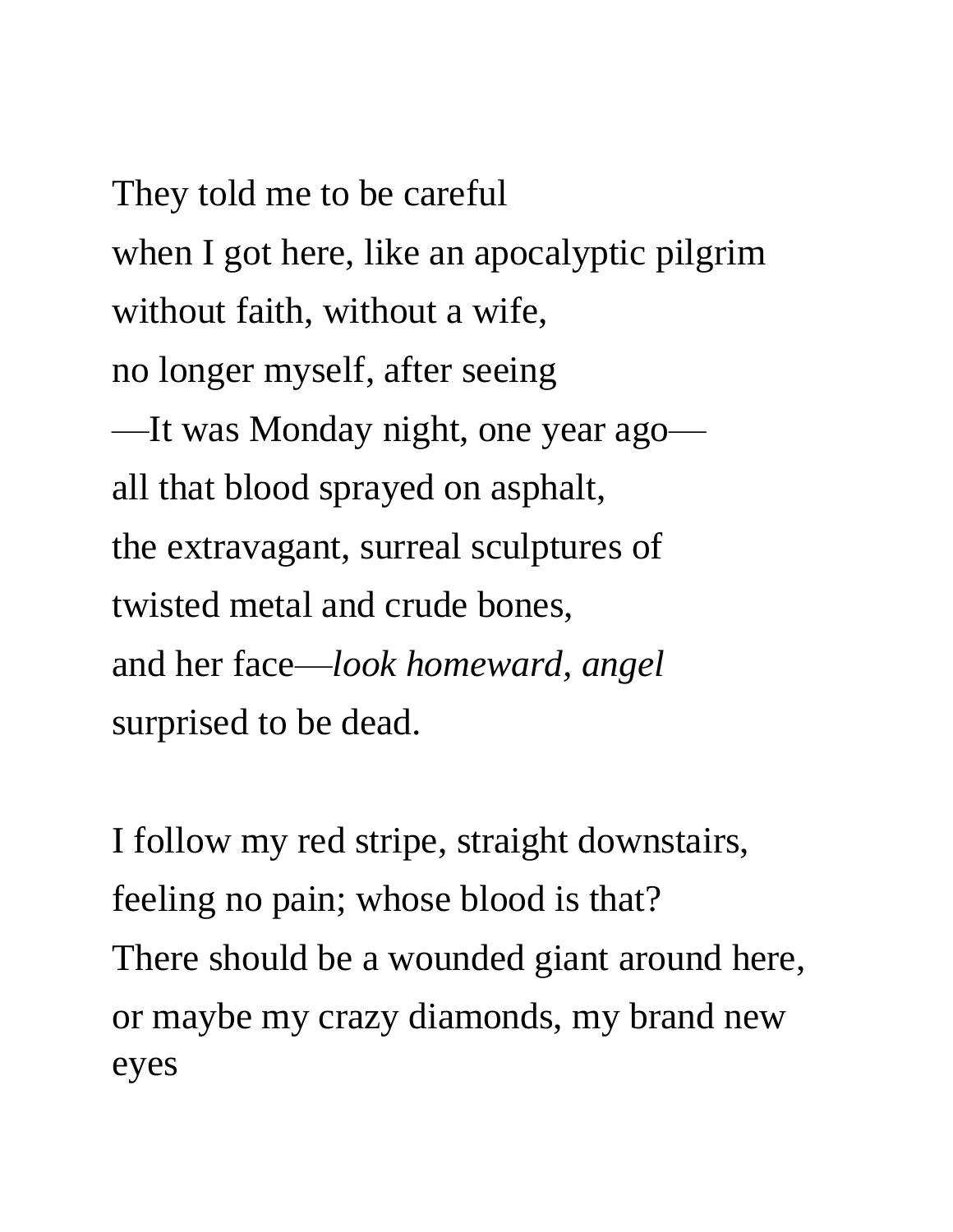don't work very well, and I'm seeing through the misleading prisms of heroin, my brand new wife—*an unfound door.*

I feel the grass between my toes and the garden, the green tongue of my house, seems to move each leaf, stones and roots building a border for the little red river which is pointing toward the Church with its so smooth back, like Japanese silk. Why am I walking outside at this time of night? I should be asleep, my crazy eyes hidden behind the shroud of strange love from my reborn doctrine, in the stone arms of heroin. Instead I step softly, following this flow of scarlet, the full moon dancing on its maddening surface—her eyes, craters trailing me.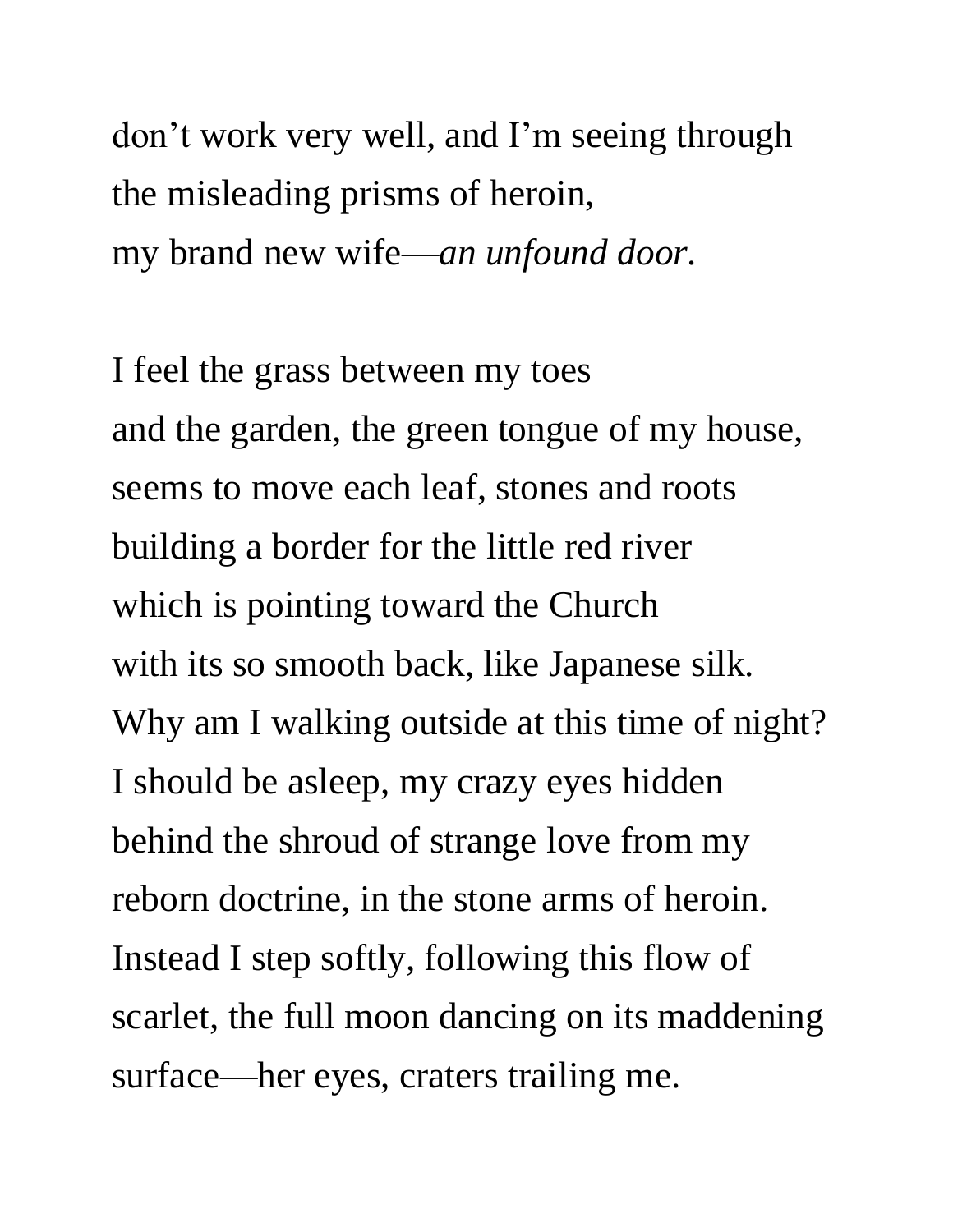Why am I walking outside at this time of night? The bells still echoing—bring out your dead, moonlight revealing/hiding the Church as clouds

dance overhead—I ignored the warnings, hungry

to forget a year ago, on my knees, my old eyes staring at her ruby lips, one last time. Am I the strange curse, stumbling back to the resting place?

Why aren't the bells ringing as I kneel at the edge

of the Church entrance? The rubicund path ends

here, leaving my palms dripping, my eyes hollow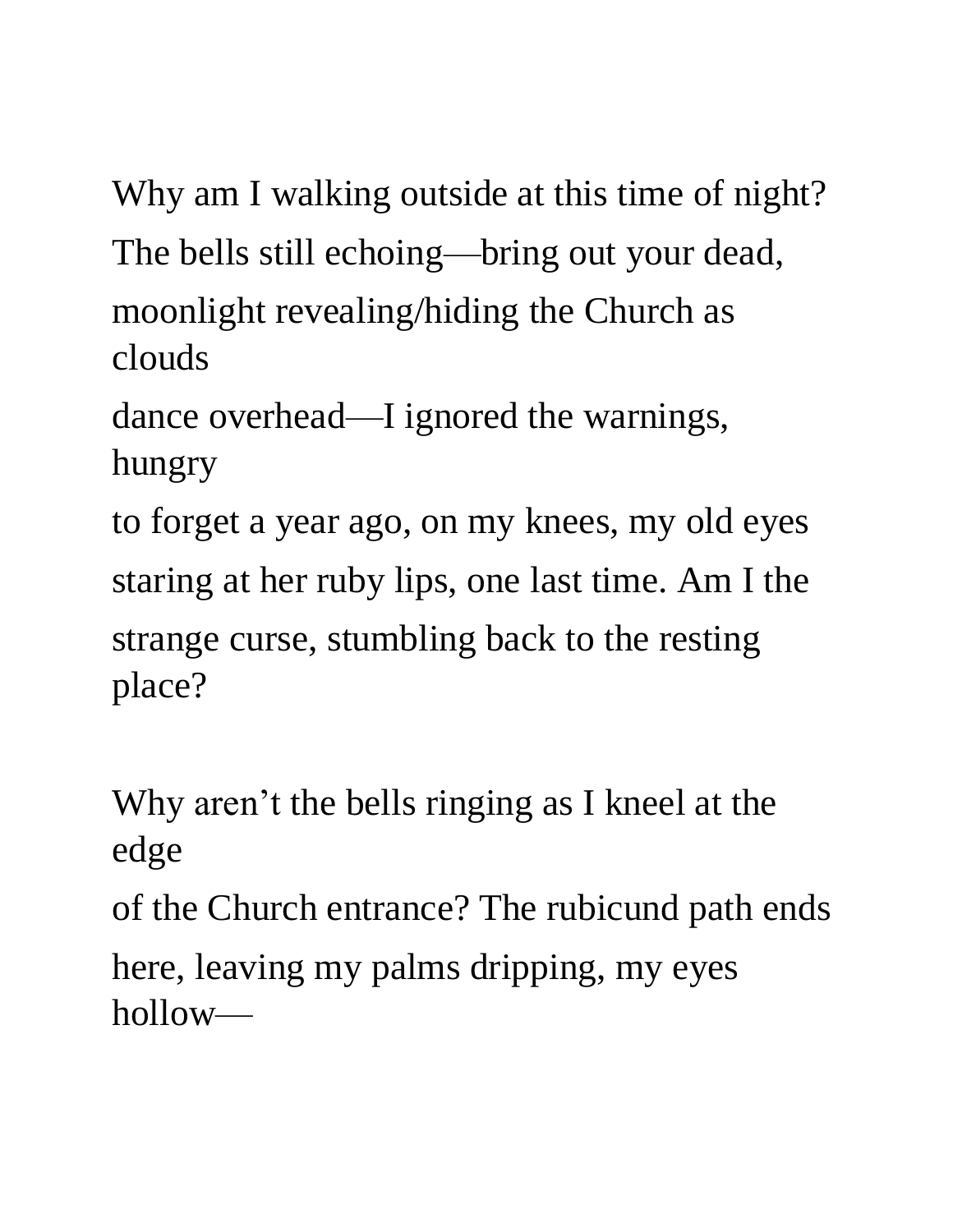still I can see that I can not leave, the bronze cross

waits patiently for my confession, like Japanese silk.